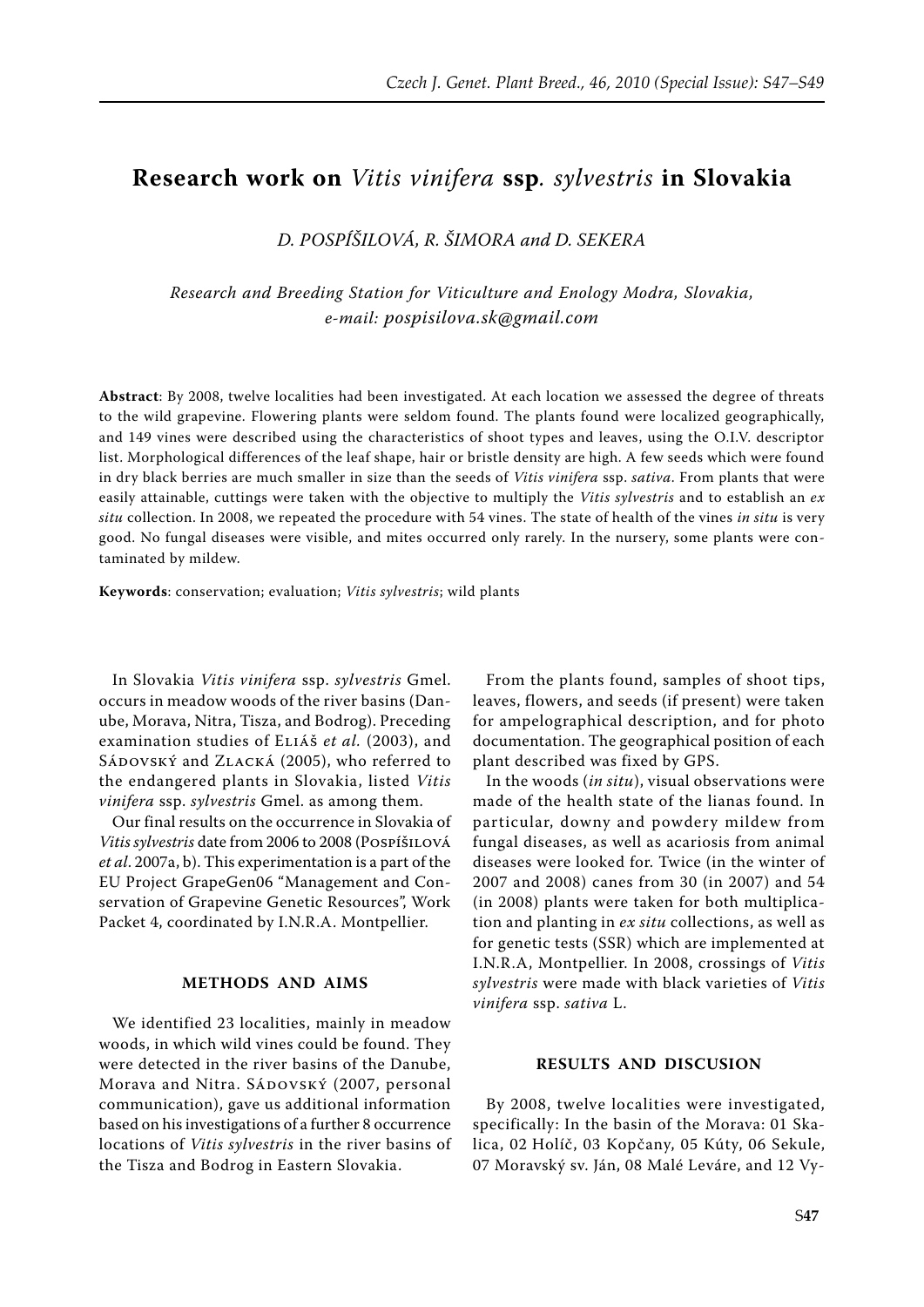| River<br>basin | Locality          | No. of<br>found plants | No. of regis-<br>tered plants | No. of<br>described<br>plants | Photographed<br>plants | No. of<br>flowering<br>plants |
|----------------|-------------------|------------------------|-------------------------------|-------------------------------|------------------------|-------------------------------|
| Morava         | Sekule            | 4                      | 4                             | 4                             | 4                      |                               |
|                | M. Leváre         | 1                      | 1                             |                               |                        |                               |
|                | Vysoká/Mor        | 11                     | 11                            | 11                            | 6                      | 3                             |
| Danube         | Čenkov            | 10                     | 10                            | 10                            | 6                      | $\overline{2}$                |
| Nitra          | Úľany nad Žitavou | 284                    | 123                           | 93                            | 85                     | 27                            |
| Total          |                   | 310                    | 149                           | 119                           | 102                    | 32                            |

Table 1. *Vitis vinifera* ssp. *sylvestris* Gmel. in Slovakia (up to 12 May 2008)

soká pri Morave. In the basin of the Danube: 22 Rovinka, 23 Rusovce, and 29 Čenkov. In the basin of the Nitra: 41 Veľ ké Úľany (the Great Wood – Veľký les).

*Vitis vinifera* ssp. *sylvestris* Gmel. was only found on sites 06, 08, 12, 29, and 41 (Table 1). The best location for *Vitis sylvestris* is the Great Wood (Veľký les) of Úľany nad Žitavou, with 248 found lianas. This greatly outnumbers the other sites.

Flowering plants were seldom found. Most lianas, climbing on the trees, reached up to 20 m into the tree crowns; only there do they produce flowers and fruits. Occasionally, we found small bunches of dry berries on the ground.

In the blooming period, we discovered only 32 flowering lianas spread near the ground surface. The ratio between male and female flowers was 53:47%. Negruľ *et al.* (1965) describe the ratio between male and female plants as 3:1. Our differing ratio may be influenced by the presence of *Vitis riparia***,** types we could talk about later.

From the plants found, we geographically registered 149 lianas, which were described using the characteristics of shoot types and leaves, according to the O.I.V. descriptor list. Morphological differences of the leaf shape, hair or bristle density are great. The bits of seeds which we found in dry black berries are much smaller in size than the seeds of *Vitis vinifera.* Not all of the sites are situated in protected areas, and therefore, *Vitis sylvestris* is most endangered in the unprotected localities. This is also the case in places with a low number of growing plants. For each location we assessed the degree of threat to the wild vine.

Within forest *Vitis* populations other species were also found. We could visually identify 11 rootstock types in the Great Wood of Úľany, but we believe more will be found once SSR identification of our *Vitis sylvestris* plants at Montpellier is completed.

We took canes from plants that were easily attainable, with the objective being to multiply *Vitis sylvestris* and to establish an *ex situ* collection. Cuttings taken in 2007 (from 30 plants) were put for rooting to ordinary water. Only a few of the cuttings rooted and grew afterwards. As we determined later, they were rootstock types only.

In 2008, we repeated the procedure with 54 lianas, using classical propagating methods (stratification of the cuttings and their planting in a nursery), but we did not use growth stimulators. Callusing of the cuttings was also weak. During the vegetation period we identified rootstock types among plants of *Vitis* sylvestris, which grew very well, unlike the *Vitis sylvestris* plants which usually had weak growth. After removal from the propagating nursery, more than 50% of the plants died. The low number of rooted plants might be explained by the very thin cuttings, with only very low nutritive reserves for their growth.

The rooting of canes in a greenhouse (Montpellier) gave better results, with only 37% of plants dying. The roots of *Vitis sylvestris* are visibly thicker than those of *Vitis vinifera* or of the rootstocks, and they are not so branched. The state of health of the lianas *in situ* is very good. No fungal diseases were visible, mites occurred only rarely; but in the nursery some plants were contaminated by downy mildew.

In 2008, we took pollen of *Vitis sylvestris* for artificial pollination of 4 black wine *Vitis vinifera*  cultivars. We hope to reach a better fungal-resistance in the progeny, on the basis of pure *Vitis vinifera*.